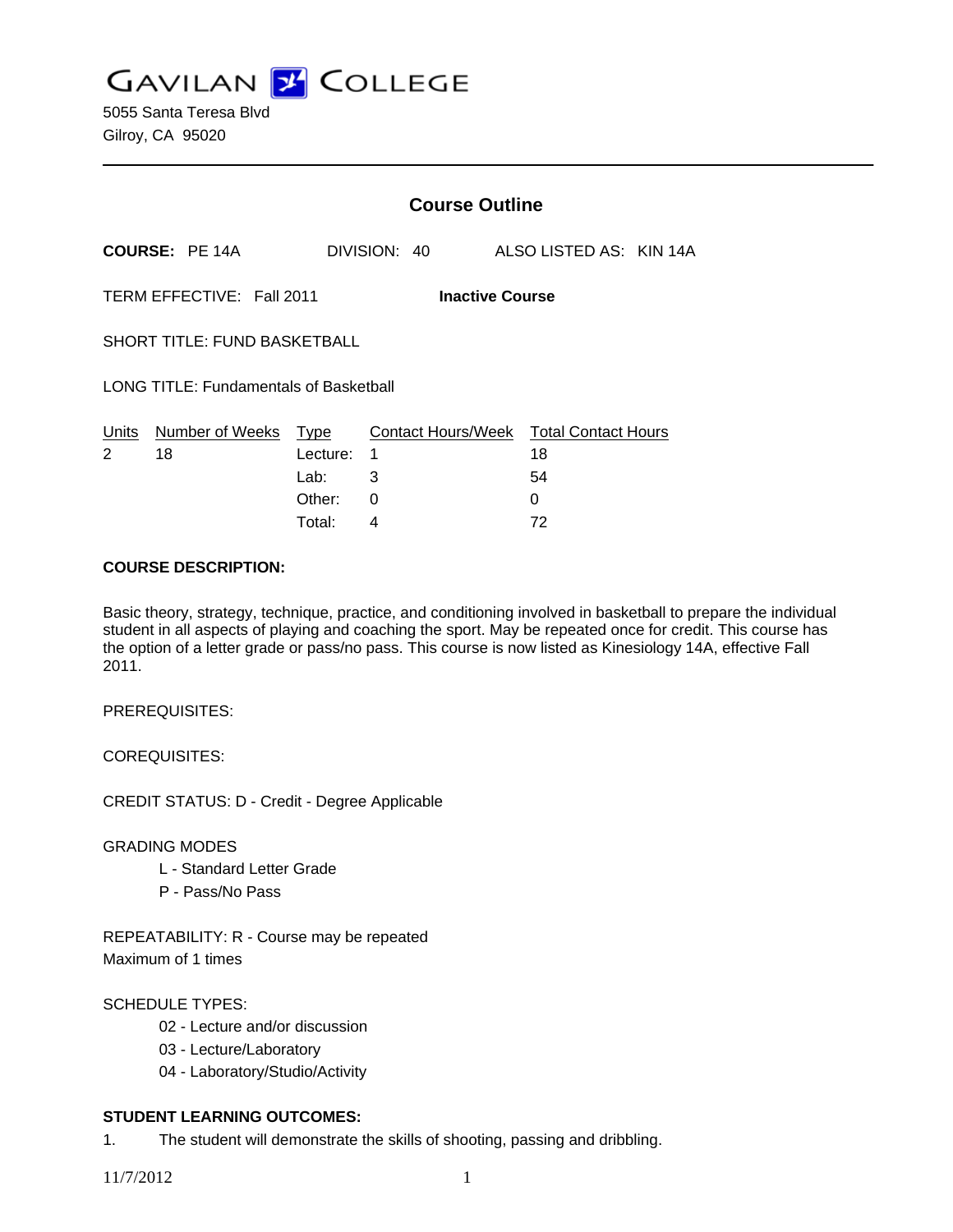ILO: 7, 2 Measure: performance

2. The student will explain the proper mechanics for screening, rebounding and the defensive stance. ILO: 7, 1, 2, 4

Measure: demonstration, oral report, role playing, exam

3. The student will recognize basic offensive and defensive situations common to basketball and react accordingly.

ILO: 7, 2

Measure: demonstration, written exam

999999

## **CONTENT, STUDENT PERFORMANCE OBJECTIVES, OUT-OF-CLASS ASSIGNMENTS**

Inactive Course: 11/08/2010

This course is now listed as Kinesiology 14A, effective Fall 2011.

Curriculum Approval Date: 04/14/2008

4 Hours

Introduction and discussion of course syllabus and grading procedures. Equipment, conditioning and stretching for basketball will be discussed. Students who repeat the class will be provided with opportunities to lead and demonstrate.

HW: Students will design a flexibility and conditioning program specific to the position they play.

SPO: Students will demonstrate the correct methods of stretching and participate in conditioning drills.

#### 16 Hours

Fundamentals of offensive guard play including the essential fundamentals of dribbling, passing, shooting, rebounding, cutting and faking will be presented. The fundamentals of offensive forward and post play will be discussed, such as creating a lead, one on one from the wing and high post areas, passing, screening, low, mid, and high post moves, rebounding, shooting, and moving without the ball. Lecture, discussion, film, and guided practice will be provided to assist in learning each of these skills. Students who repeat the class will become more proficient in these skills through repetition of the drills in this course. They will become more proficient in executing advanced moves from the forward and post positions.

HW: An out of class assignment will be watching a video of basketball players performing the skills required for guard play and writing a description of the techniques observed. Forward and post play will also be observed and recorded.

SPO: Students will explain and then demonstrate basic offensive guard fundamentals. They will also describe and demonstate fundamental offensive forward and post play.

#### 8 Hours

Team offensive styles of play. Introduction to the very basic offenses such as four and five man passing game. The skills and movements involved in executing both types of offenses from the guard, forward and center positions will be introduced through lecture, demonstration, video and guided practice. Students who repeat the class will be provided leadership roles through peer teaching. They will become more proficient in their skills through repetition.

HW: Students will diagram each of the offenses, showing the patterns and movements for each player.

SPO: Students will discuss and perform the four and five player passing game. They will execute from the guard, forward and center positions the skills required for the passing game.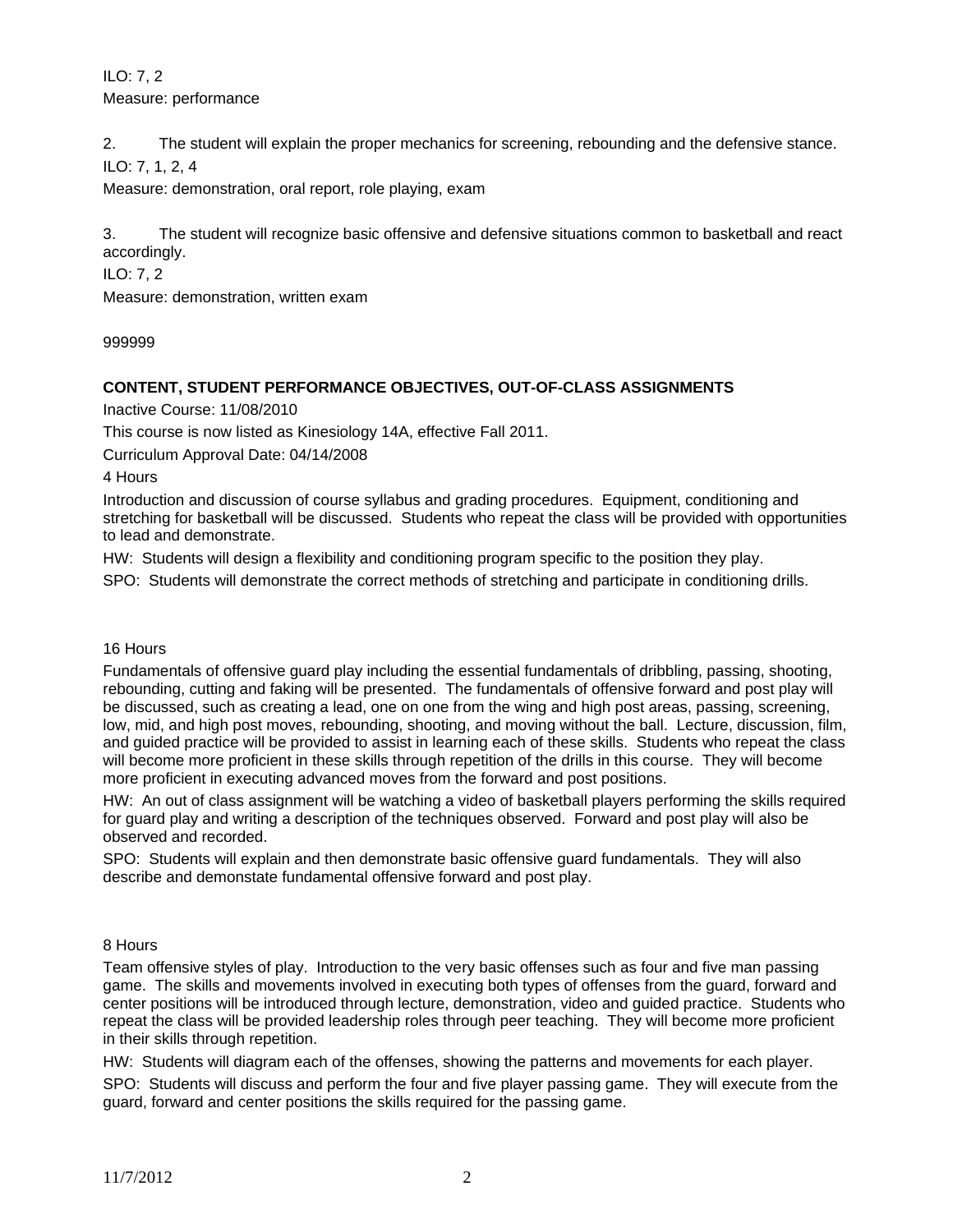#### 16 Hours

Individual defensive fundamentals including proper stance and footwork. One on one on the ball defense, guard/guard, guard/forward, post, and two on two wing/post defense will be discussed and performed in small group and team situations. Presentation on team defensive fundamentals against special situations. Philosophies and techniques of playing team defense will be explained. Defending the guard, forward, dribble rotation, short 17, high post scissors, forward clear, screen and rolls, and the dribble rub will be practiced. Students who repeat this course will have the opportunity to practice their individual and team defensive skills against more advanced and complex offenses.

HW: Students will gather photos of players which show the proper defensive stance and position both on the ball and in team situations and explain these techniques. They will create an outline of their personal responsibilities in the team defensive scheme.

SPO: Students will discuss and perform individual defensive skills including the proper stance and footwork. They will demonstrate sound team defensive fundamentals in practice and game-like situations.

#### 16 Hours

Zone offensive techniques such as moving the ball, moving players, stepping into the gaps, and relocating. Sequential drills and watching film will be utilized. Presentation on zone offenses and zone defenses, including playing and attacking the 2-3 and 1-2-2. Students will set-up in and attack two guard and one guard zone defenses. Information will be provided through lecture, demonstration, watching film and guided practice. Students who repeat the course will become more proficient in these basic skills and will be exposed to advanced methods for attacking zone defenses.

HW: As an out of class assignment students will watch two games of teams attacking zones and write down as many fundamental zone attack skills as they see. This will then be discussed in class.

SPO: Students will demonstrate the offensive skills required to break down a zone defense. They will execute a 2-3 and 1-2-2 zone offense and zone defense.

#### 8 Hours

Rules of the game. Lecture and discussion on the basic rules involved in basketball. Interclass play and semester review. Students who repeat the class will demonstrate their knowledge of the rules by officiating scrimmages. They will become more proficient in executing their skills during game play through repetition. HW: Students will read two case studies in the NCAA Basketball Rules Book. They will analyze and interpret the ruling and explain when the ruling might come into play. They will watch a game and write a critique of the officiating.

SPO: Students will officiate a scrimmage and make the correct calls depending on the infraction. They will demonstrate all the skills learned throughout the class during game play.

2 Hours Final Examination

## **METHODS OF INSTRUCTION:**

Lecture, demonstration, guided practice, video-analysis and interpretation, and group discussions.

## **METHODS OF EVALUATION:**

The types of writing assignments required: Written homework The problem-solving assignments required: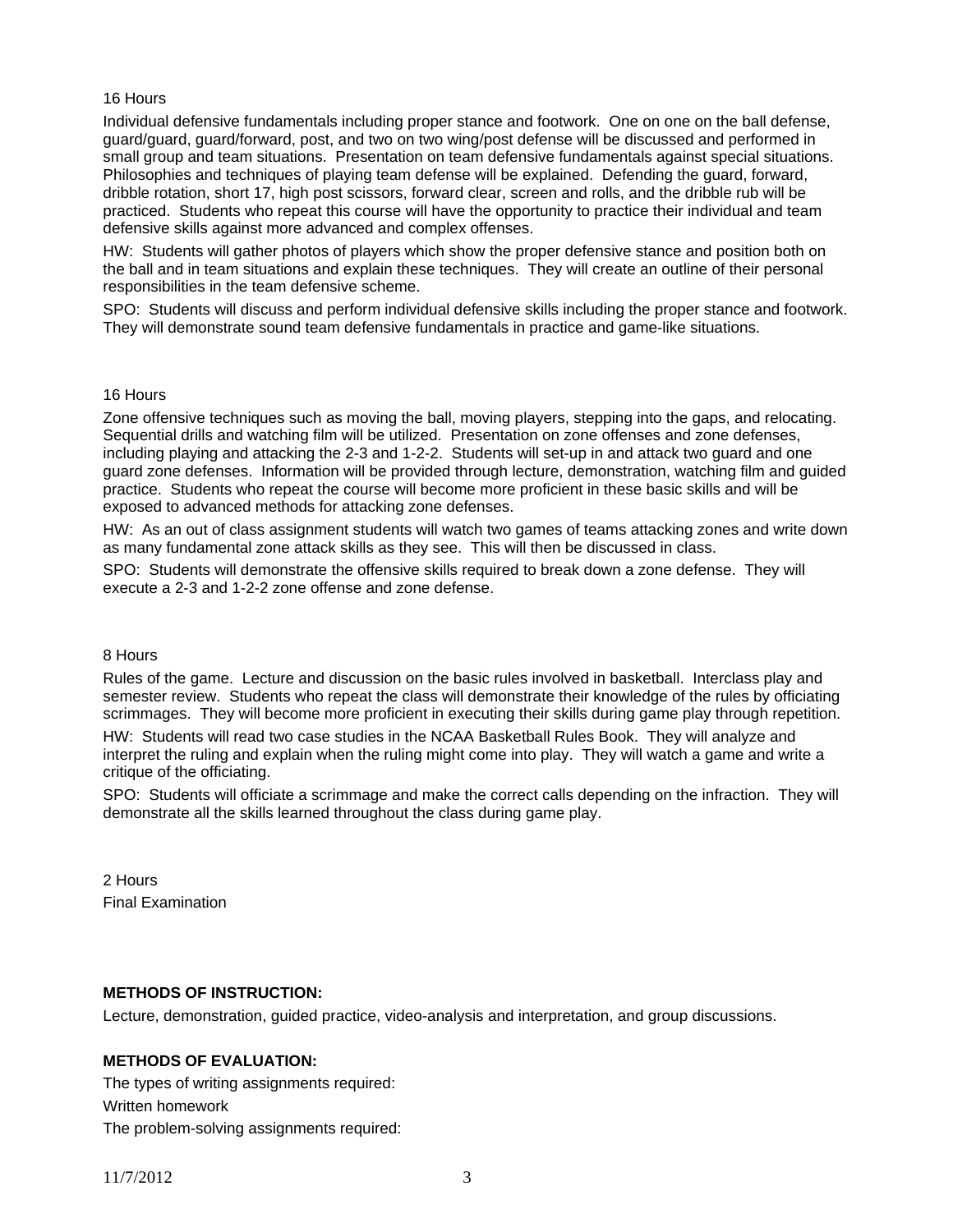# None The types of skill demonstrations required: Performance exams The types of objective examinations used in the course: Multiple choice True/false Matching items **Completion** Other category: Other: Requires student participation The basis for assigning students grades in the course: Writing assignments: 15% - 20% Problem-solving demonstrations: 0% - 0% Skill demonstrations: 30% - 50% Objective examinations: 15% - 20% Other methods of evaluation: 20% - 40%

## **REPRESENTATIVE TEXTBOOKS:**

## **ARTICULATION and CERTIFICATE INFORMATION**

 Associate Degree: GAV E1, effective 200270 CSU GE: IGETC: CSU TRANSFER: Transferable CSU, effective 200270 UC TRANSFER: Transferable UC, effective 200270

## **SUPPLEMENTAL DATA:**

Basic Skills: N Classification: A Noncredit Category: Y Cooperative Education: Program Status: 1 Program Applicable Special Class Status: N CAN: CAN Sequence: CSU Crosswalk Course Department: PE CSU Crosswalk Course Number: 14A Prior to College Level: Y Non Credit Enhanced Funding: N Funding Agency Code: Y In-Service: N Occupational Course: E Maximum Hours: Minimum Hours:

11/7/2012 4